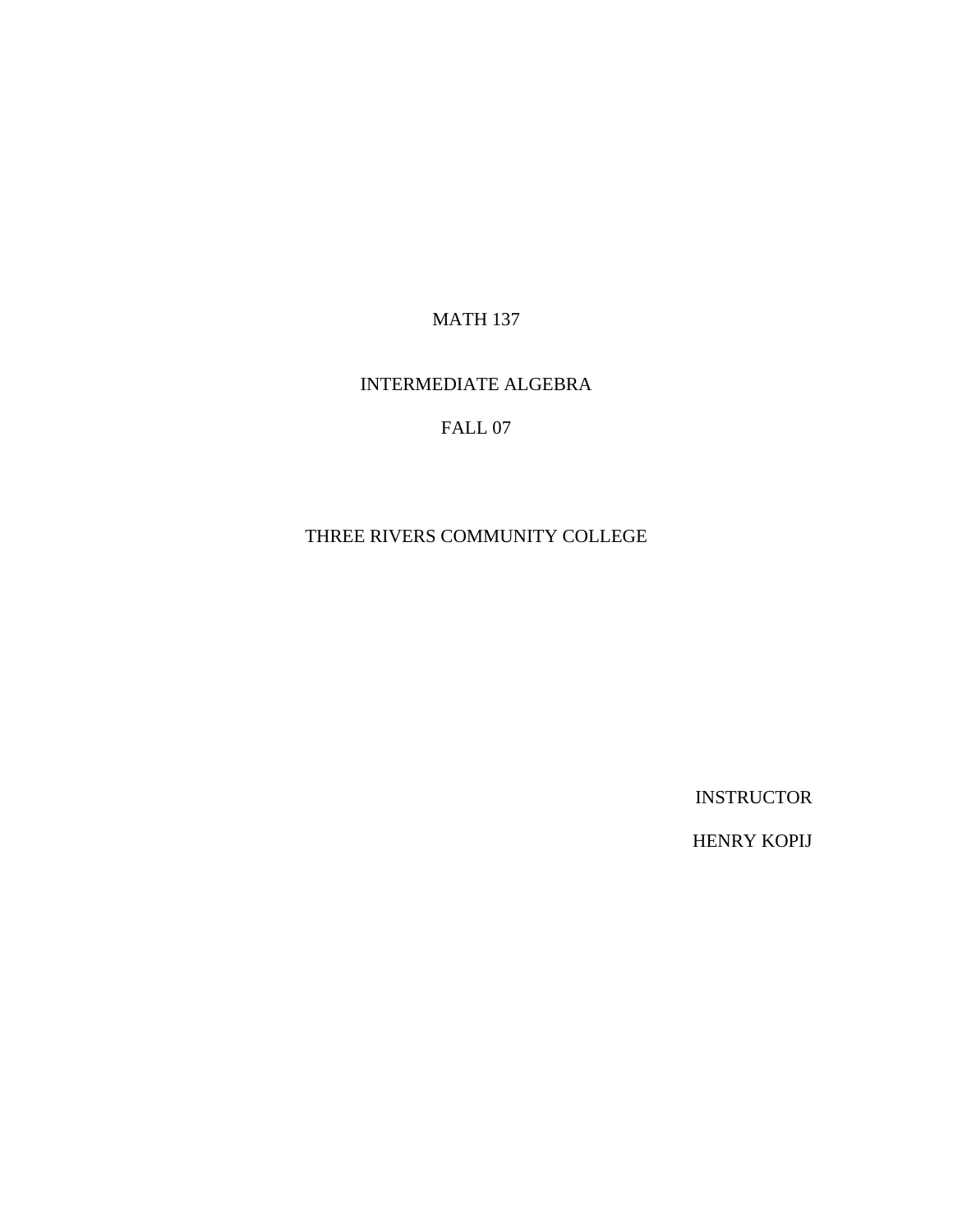1) **TEXTBOOK: INTERMEDIATE ALGEBRA A GRAPHING APPROACH** by K. Elayn Martin-Gay and Margaret Greene, Third Edition

The TI 82, 83 or 84 is required for this course.

- 2) **ATTENDANCE :** Attendance will be taken during every class. Regular attendance is strongly encouraged. Excessive absenteeism may effect your grade.
	- **3) GRADING : A** minimum of four announced tests will be given. Grades will be assigned based on the following scale.

|              | $B_{+} = 87 - 89$ | $C_{\pm} = 77 - 79$ | $D_{\pm} = 67 - 69$ |
|--------------|-------------------|---------------------|---------------------|
| $A = 93-100$ | $B = 83 - 86$     | $C = 73 - 76$       | $D = 60-66$         |
| $A = 90-92$  | $B = 80-82$       | $C_{2} = 70 - 72$   |                     |

- 4) **MAKE-UP TESTS :** Tests that are missed on a scheduled night should be made up on the next class meeting unless other arrangements have been made. Tests that are missed as a result of excessive absenteeism will result in a zero.
- 5) **HOMEWORK :** Homework will be assigned during each class and will be gone over on the following class. Generally homework will not be graded unless announced in advance. Completion of homework may affect your grade in determining the course grade.
- 6) **CLASS PARTICIPATION**: I strongly encourage everyone to participate in class and to ask any questions that you may have.
- 7) **OFFICE HOURS**: By appointment. E-mail hkopij@trcc.commnet.edu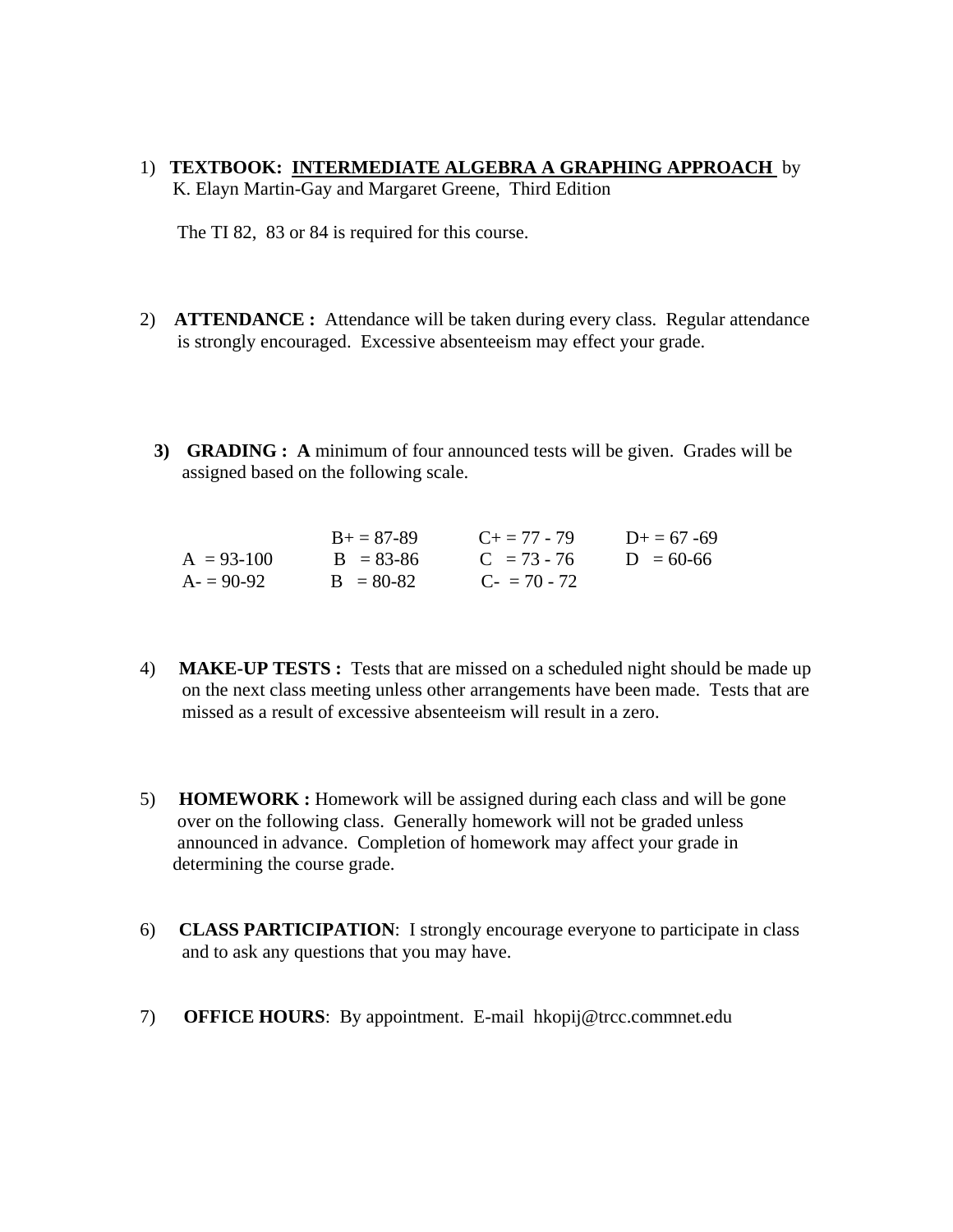# Math 137 Intermediate Algebra

## **Text: Intermediate Algebra - A Graphing Approach K. Elayn Martin-Gay & Margaret Greene, 3rd Edition**

| <b>Chapter</b> | <b>Section</b> | <b>Assignment</b>                  |
|----------------|----------------|------------------------------------|
| $\overline{2}$ | 2.1            | 130/5-50 mult of 5                 |
|                | 2.2            | 146/5-70 mult of 5                 |
|                | 2.3            | 160/5-50 mult of 5                 |
|                | 2.4            | 175/5-65 mult of 5                 |
|                | 2.5            | 188/5-60 mult of 5                 |
|                |                | Appendix E $5-60$ , mult of 5      |
|                | Test 1         |                                    |
| 3              | 3.1            | omit                               |
|                | 3.2            | 236/5-65 mult of 5                 |
|                | 3.3            | 247/5-60 mult of 5                 |
| $\overline{4}$ | 4.1            | 294/5-50 mult of 5                 |
|                | 4.2            | 303/9,18,23                        |
|                | 4.3            | 313/6, 11, 13, 24                  |
|                | Test 2         |                                    |
| 5              | 5.1            | 354/5-75 mult of 5                 |
|                | 5.2            | 362/5-65 mult of 5                 |
|                | 5.3            | 375/30-66, mult of 6               |
|                | 5.4            | 387/5-85, mult of 5                |
|                | 5.5            | 394/6-66, mult of 6                |
|                | 5.6            | 404/5-40 mult of 5, 60, 70, 80, 90 |
|                | 5.7            | 411/8-64 mult of 8                 |
|                | 5.8            | 426/4-24 mult of 4, 30, 36, 42, 48 |
| 6              | 6.1            | 448/4,8,12, 20-70 mult of 5        |
|                | 6.2            | 457/8-64 mult of 8                 |
|                | 6.3            | 465/5-40 mult of 5                 |
|                | 6.6            | 484/5-40 mult of 5                 |
|                | 6.7            | 494/4-20 mult of 4                 |